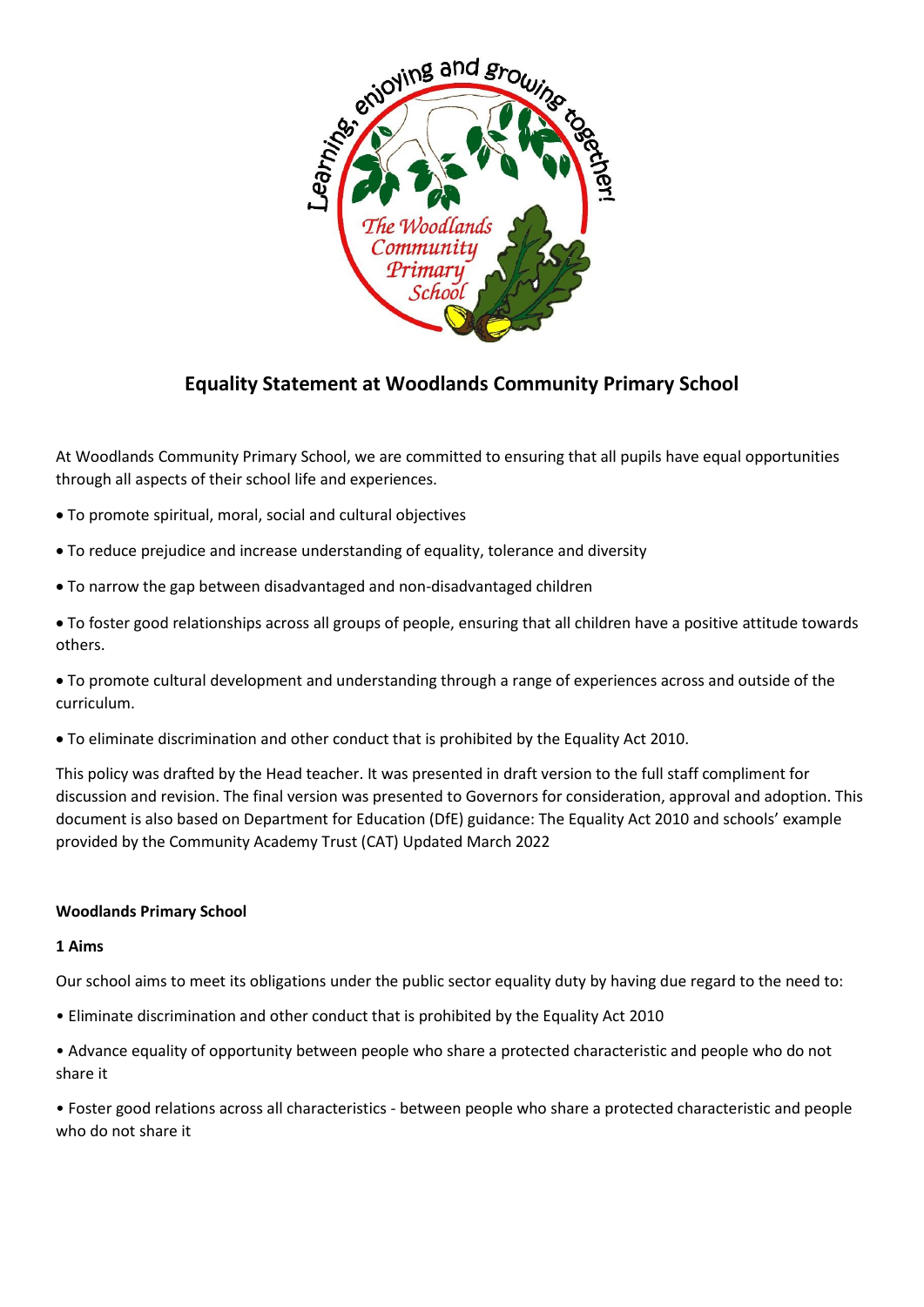## **2 Legislation and guidance**

We welcome our duties under the Equality Act 2010 to eliminate discrimination, advance equality of opportunity and foster good relations in relation to age, gender, disability, ethnicity, religion and sexual identify. This document meets the requirements under the following legislation:

• The Equality Act 2010, which introduced the public sector equality duty and protects people from discrimination

• The Equality Act 2010 (Specific Duties) Regulations 2011, which require schools to publish information to demonstrate how they are complying with the public sector equality duty and to publish equality objectives.

## **3 Roles and responsibilities The Governing body will:**

• Maintain a watchful brief of the policy's implementation.

• Ensure that the equality information and objectives as set out in this statement are published and communicated throughout the school, including to staff, pupils and parents, and that they are reviewed and updated at least once every four years

• Delegate responsibility for monitoring the achievement of the objectives on a daily basis to the Head teacher

The named link Governor for Equality is currently…..

She will:

• Meet with the designated member of staff for equality (Head teacher) and any other relevant staff members, to discuss any equality based issues and how these are currently being addressed.

- Ensure they're familiar with all relevant legislation and the contents of this document.
- Attend any appropriate equality and diversity training.
- Report back to the full governing board.

The Head teacher will:

- Promote knowledge and understanding of the equality objectives amongst staff and pupils.
- Monitor success in achieving the objectives and report back to governors.
- Meet with the equality link governor to raise and discuss any issues.
- Identify any staff training needs, and deliver training as necessary.

All school staff are expected to have regard to this document and to work to achieve the objectives as set out in section 8.

#### **4 Eliminating discrimination**

The school is aware of its obligations under the Equality Act 201O and complies with non - discrimination provisions. Where relevant, our policies include reference to the importance of avoiding discrimination and other prohibited conduct. Staff and governors are regularly reminded of their responsibilities under the Equality Act, for example during meetings. Where this has been discussed during a meeting it is recorded in the meeting minutes. New staff receive training on the Equality Act as part of their induction, and all staff receive refresher training each year.

The school monitors equality issues via the Head teacher and an equality link Governor. They regularly liaise regarding any issues and make senior leaders and Governors aware of these as appropriate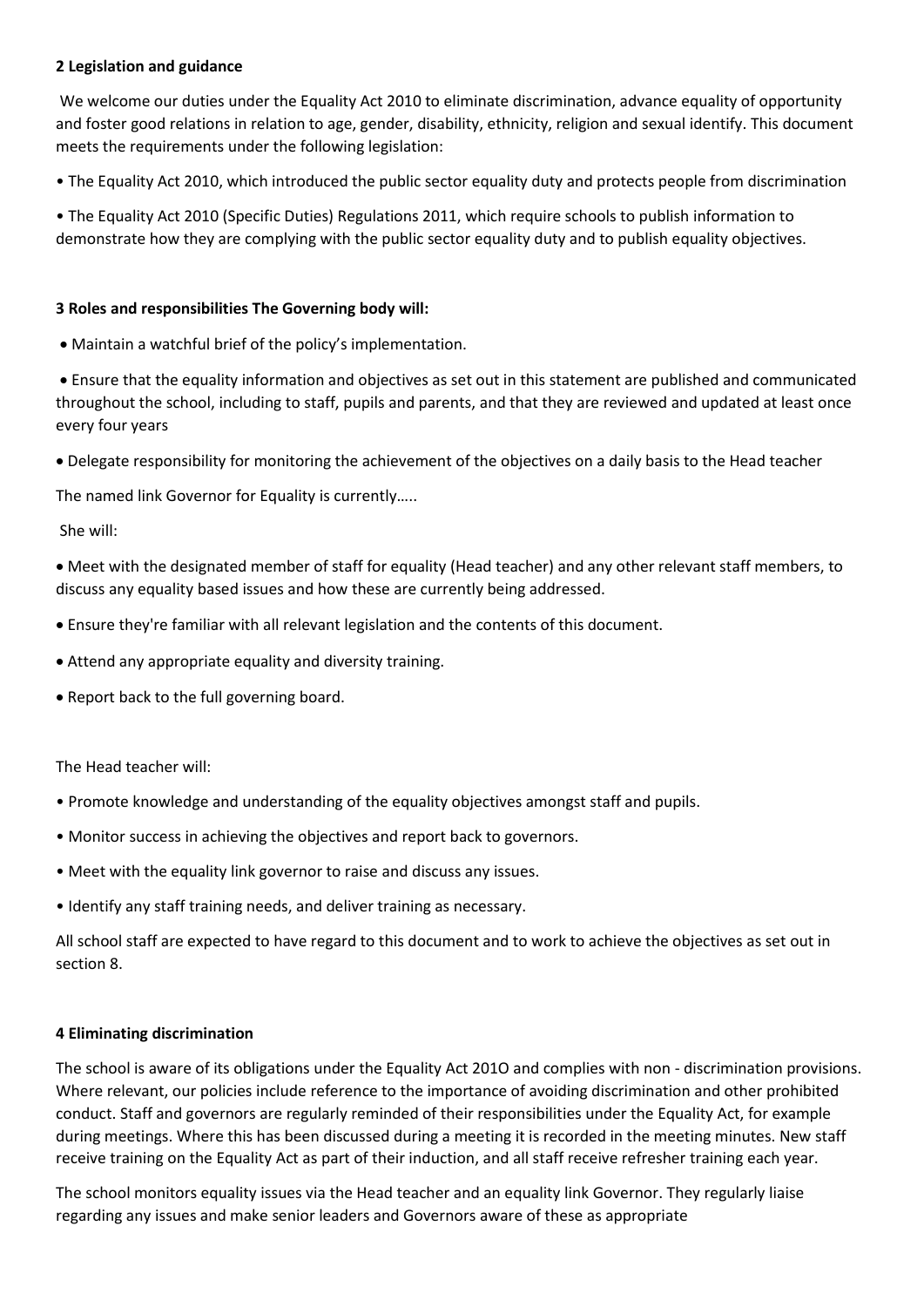## **5. Advancing Equality of opportunities**

As set out in the DfE guidance on the Equality Act, the school aims to advance equality of opportunity by:

• Removing or minimising disadvantages suffered by people which are connected to a particular characteristic they have (e.g. pupils with disabilities, or gay pupils who are being subjected to homophobic bullying).

• Taking steps to meet the particular needs of people who have a particular characteristic (e.g. enabling Muslim pupils to pray at prescribed times).

• Encouraging people who have a particular characteristic to participate fully in any activities (e.g. encouraging all pupils to be involved in the full range of school societies).

In fulfilling this aspect of the duty, the school will:

• Publish attainment data each academic year showing how pupils with different characteristics are performing.

• Analyse the above data to determine strengths and areas for improvement, implement actions in response and publish this information.

• Make evidence available identifying improvements for specific groups (e.g. declines in incidents of homophobic or transphobic bullying).

• Publish further data about any issues associated with particular protected characteristics, identifying any issues which could affect our own pupils.

## **6 Fostering good relations**

The school aims to foster good relations between those who share a protected characteristic and those who do not share it by:

• Promoting tolerance, friendship and understanding of a range of religions and cultures through different aspects of our curriculum. This includes teaching in RE, citizenship and personal, social, health and economic (PSHE) education, but also activities in other curriculum areas. For example, as part of teaching and learning in English/reading, pupils will be introduced to literature from a range of cultures.

• Holding assemblies dealing with relevant issues. Pupils will be encouraged to take a lead in such assemblies and we will also invite external speakers to contribute

• Working with our local community. This includes inviting leaders of local faith groups to speak at assemblies, and organising school trips and activities based around the local community

• Encouraging and implementing initiatives such as our school council to deal with issues raised between different groups of pupils within the school. All pupils are encouraged to participate in the school's activities, such as sports clubs or after school clubs

## **7 Equality considerations in decision-making**

The school ensures it has due regard to equality considerations whenever significant decisions are made. The school always considers the impact of significant decisions on protected characteristic groups. For example, when a school trip or activity is being planned, the school considers whether the trip:

- a. Cuts across any religious holidays
- b. Is accessible to pupils with disabilities
- c. Has equivalent facilities for boys and girls